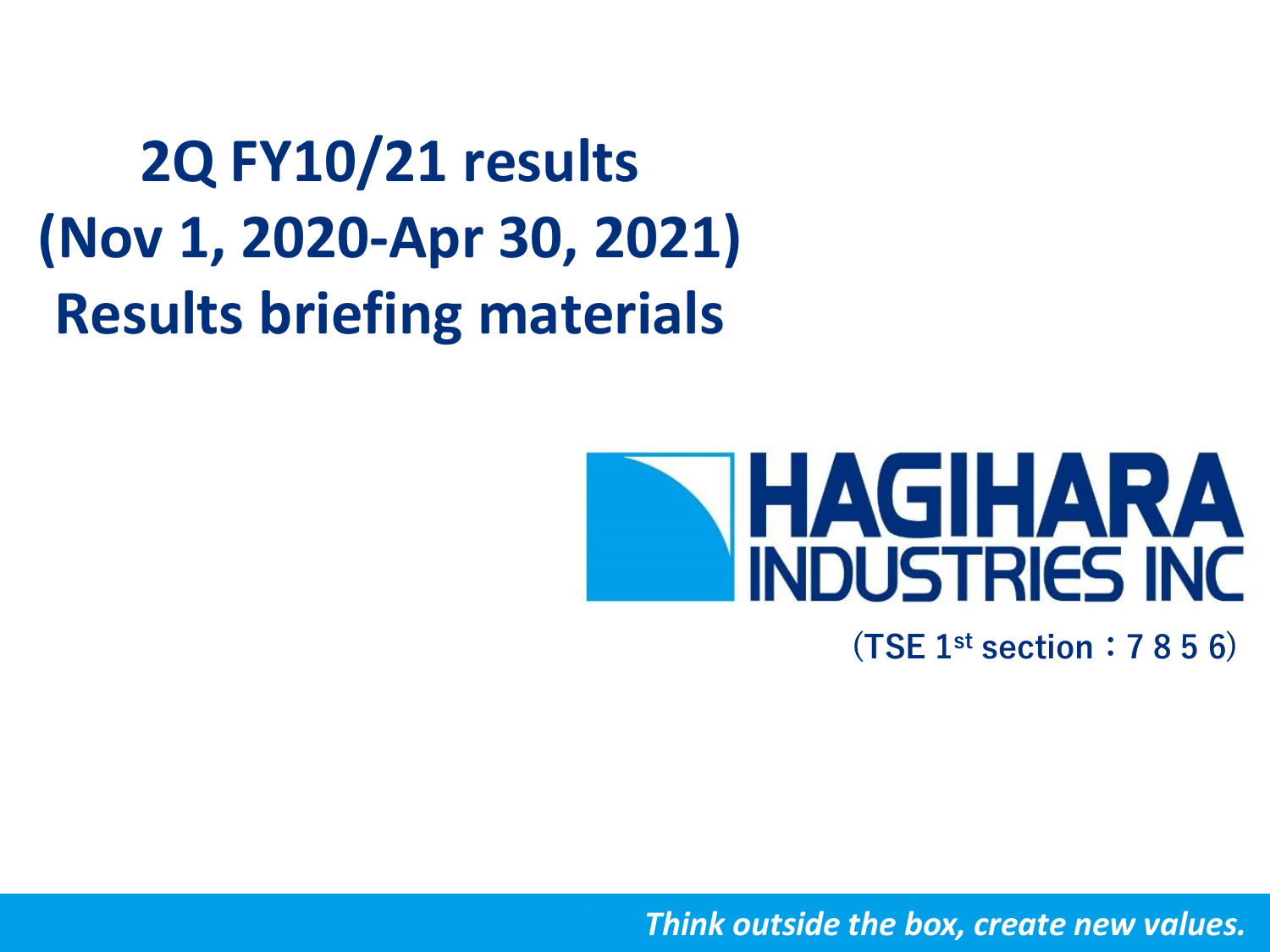## **Table of contents**



| <b>Results highlights</b>               |    |                                               |
|-----------------------------------------|----|-----------------------------------------------|
| I. 2Q FY10/21 results and main points   |    | Consolidated<br>Consolidated<br>SDG-related p |
| <b>Results summary</b>                  | 4  | SDG-related p                                 |
| <b>Consolidated sales analysis</b>      | 5  | <b>Topics</b>                                 |
| Consolidated operating income analysis  | 6  |                                               |
| Overview of segments and subsidiaries   | 7  |                                               |
| <b>Consolidated balance sheet</b>       | 8  | II. Supplementa                               |
| <b>Consolidated cash flows</b>          | 9  |                                               |
| Consolidated inventory wholesale assets |    |                                               |
| and sales receivables turnover          | 10 |                                               |
| Consolidated results at a glance        |    |                                               |

earnings forecasts 12 sales of and products and the set of the set of the set of the set of the set of the set of the set of the set of the s oroducts 14-17 Topics and the set of the set of the set of the set of the set of the set of the set of the set of the set of the set of the set of the set of the set of the set of the set of the set of the set of the set of the set of th

ary materials 19-20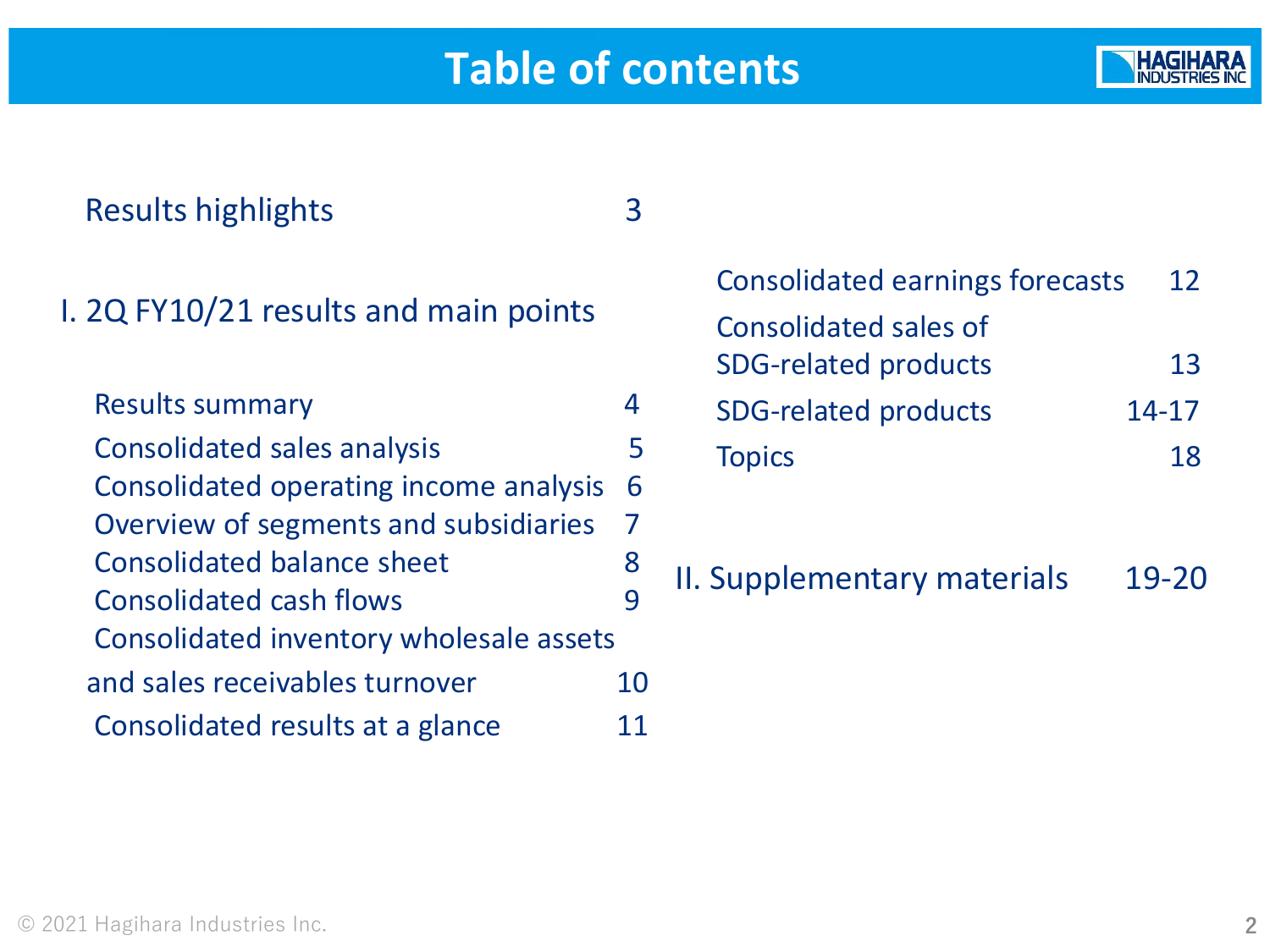

## **1.Performance**

- **Sales and income fell year-on-year (YoY) in the Plastic-processed Products (PLS) segment as continued weak sales of products such as sheets, BarChip, and flexible container bags outweighed higher sales of packaging material Meltac Cloth in the overseas market, and of adhesive tape cloths and yarn for artificial grass.**
- **Sales also fell YoY in the Engineering Products (ENG) segment as a sharp order decline for mainstay slitters for lithium-ion battery separators offset increased sales of plastic-related equipment for recycling demand. However, income increased, in part on sales of high value-added products.**

#### **2.Future strategies**

• **Bring to market end products using new material Laysys. Expand applications particularly in fields for climate change adaptations. (See P18)**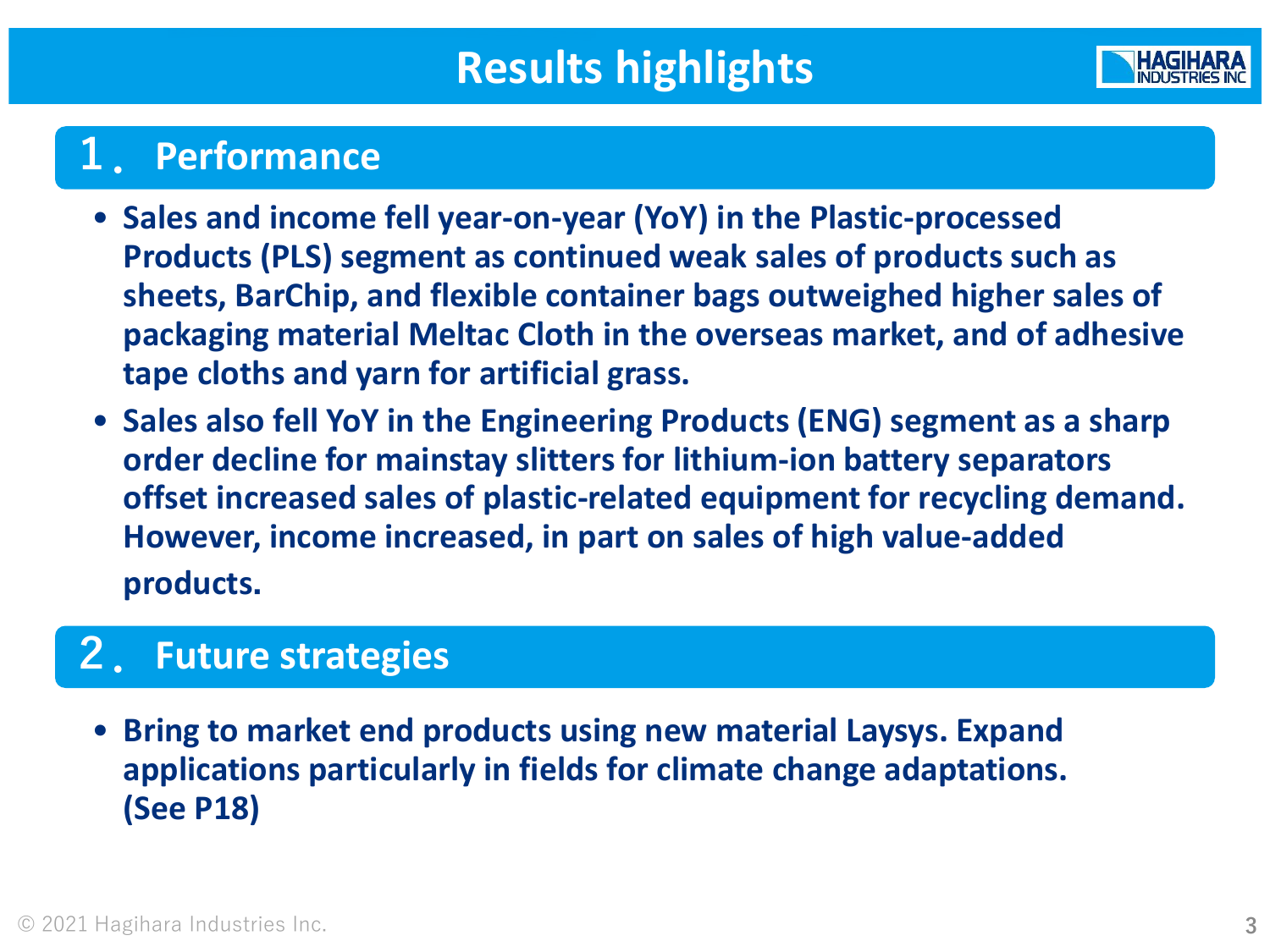## Ⅰ**-1 Results summary**



(Millions of Yen)

#### **■YoY change**

|                                                          | 2Q FY10/20 | 2Q FY10/21 | YoY<br><b>Change</b> | (%)     |  |
|----------------------------------------------------------|------------|------------|----------------------|---------|--|
| <b>Sales</b>                                             | 14,150     | 13,107     | $-1,042$             | $-7.4$  |  |
| <b>Operating</b><br>income                               | 1,421      | 1,270      | $-151$               | $-10.6$ |  |
| <b>Net income</b><br>attributable to<br>owners of parent | 1,139      | 916        | $-223$               | $-19.6$ |  |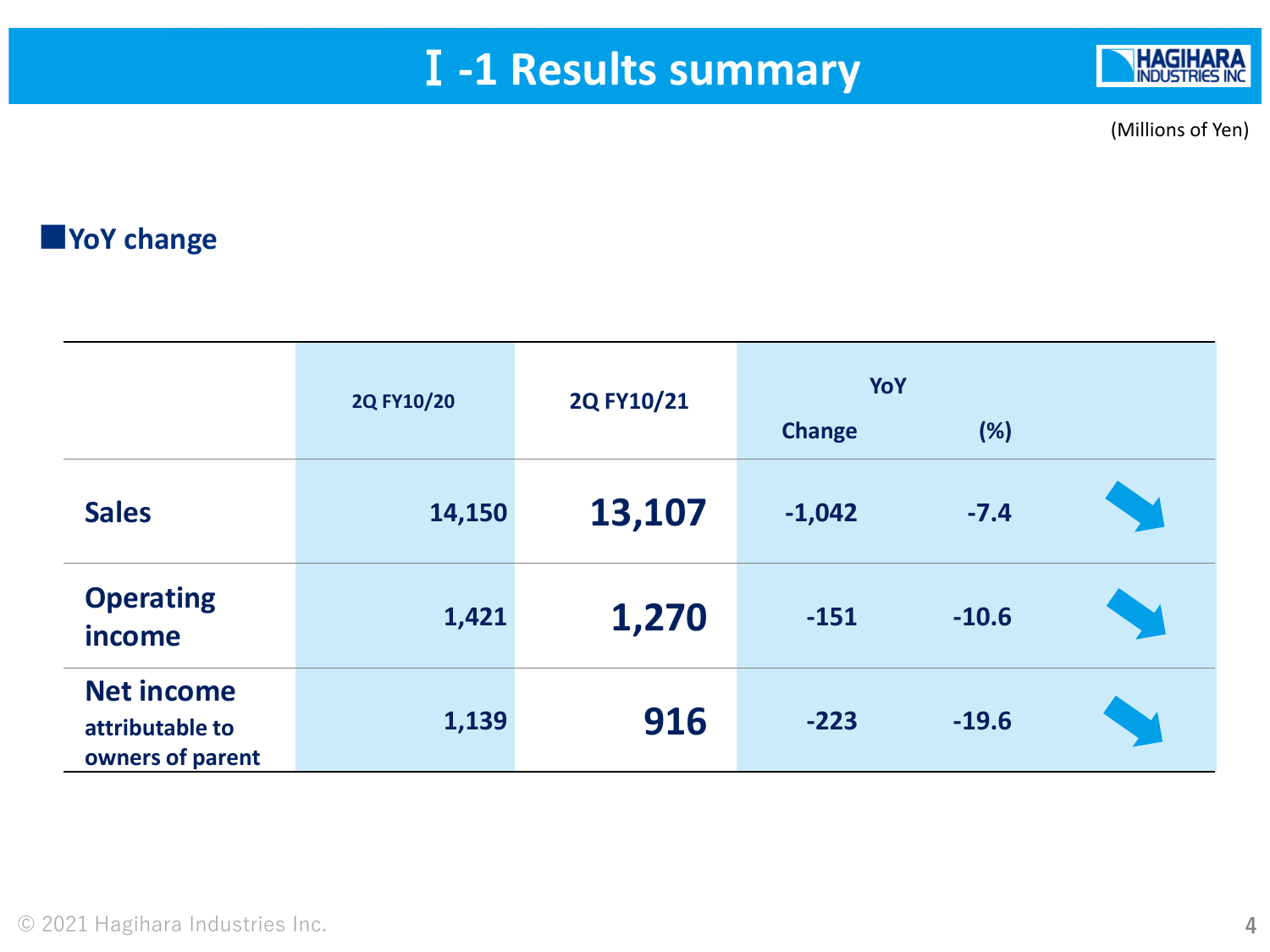## Ⅰ**-2 Consolidated sales analysis**

(Millions of Yen)

**HAGIHARA INDUSTRIES INC** 

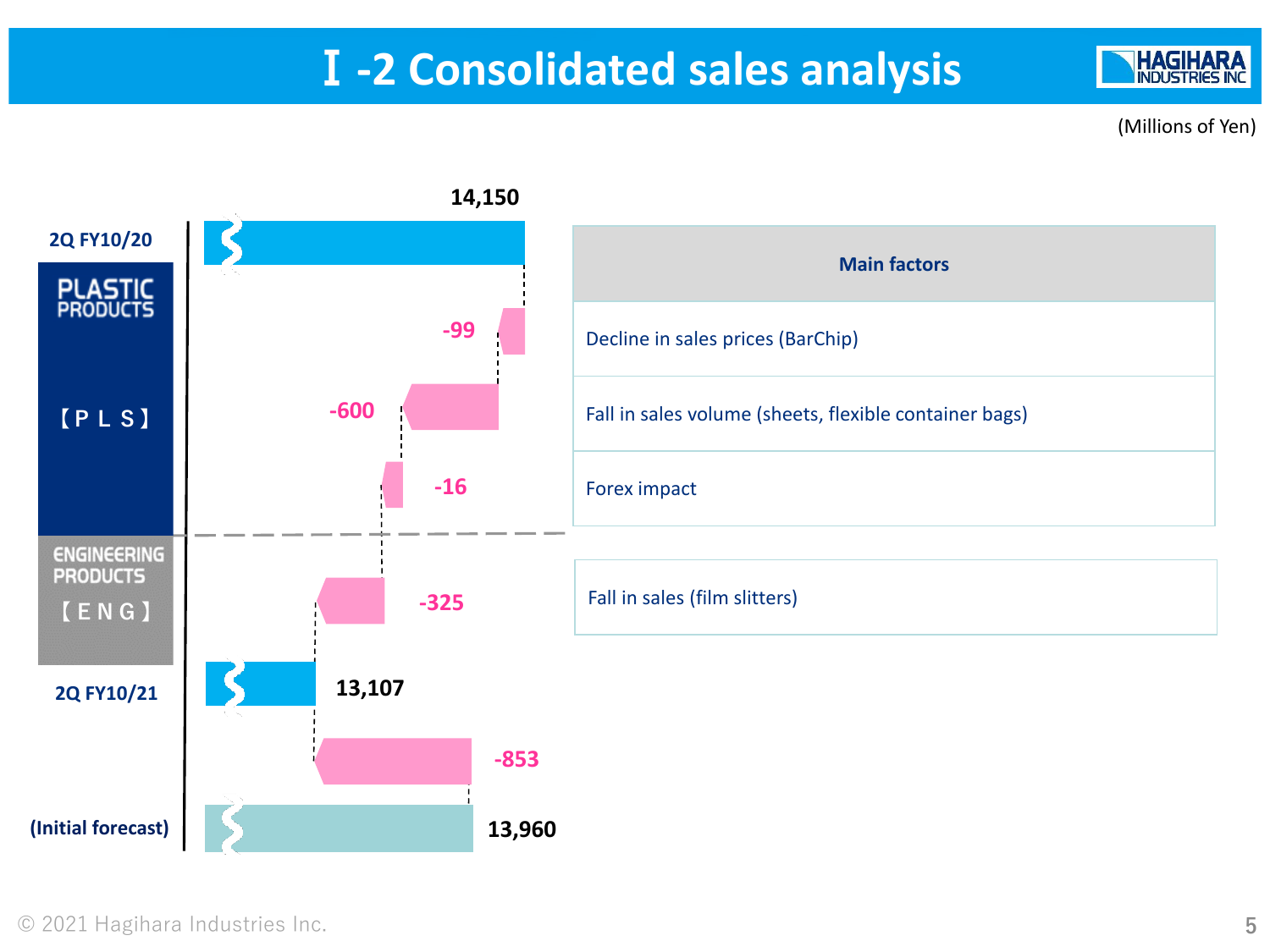## **Ⅰ-3 Consolidated operating income analysis**

(Millions of Yen)

**HAGIHARA** 



| <b>Main factors</b>                                |  |  |  |  |  |
|----------------------------------------------------|--|--|--|--|--|
| <b>Fall in sales</b>                               |  |  |  |  |  |
| Decline in raw material prices                     |  |  |  |  |  |
| Rise in SG&A (increase in overseas shipping costs) |  |  |  |  |  |

Fall in sales

Sales of high value-added slitters

Reduction in SG&A (lower travel and advertising costs)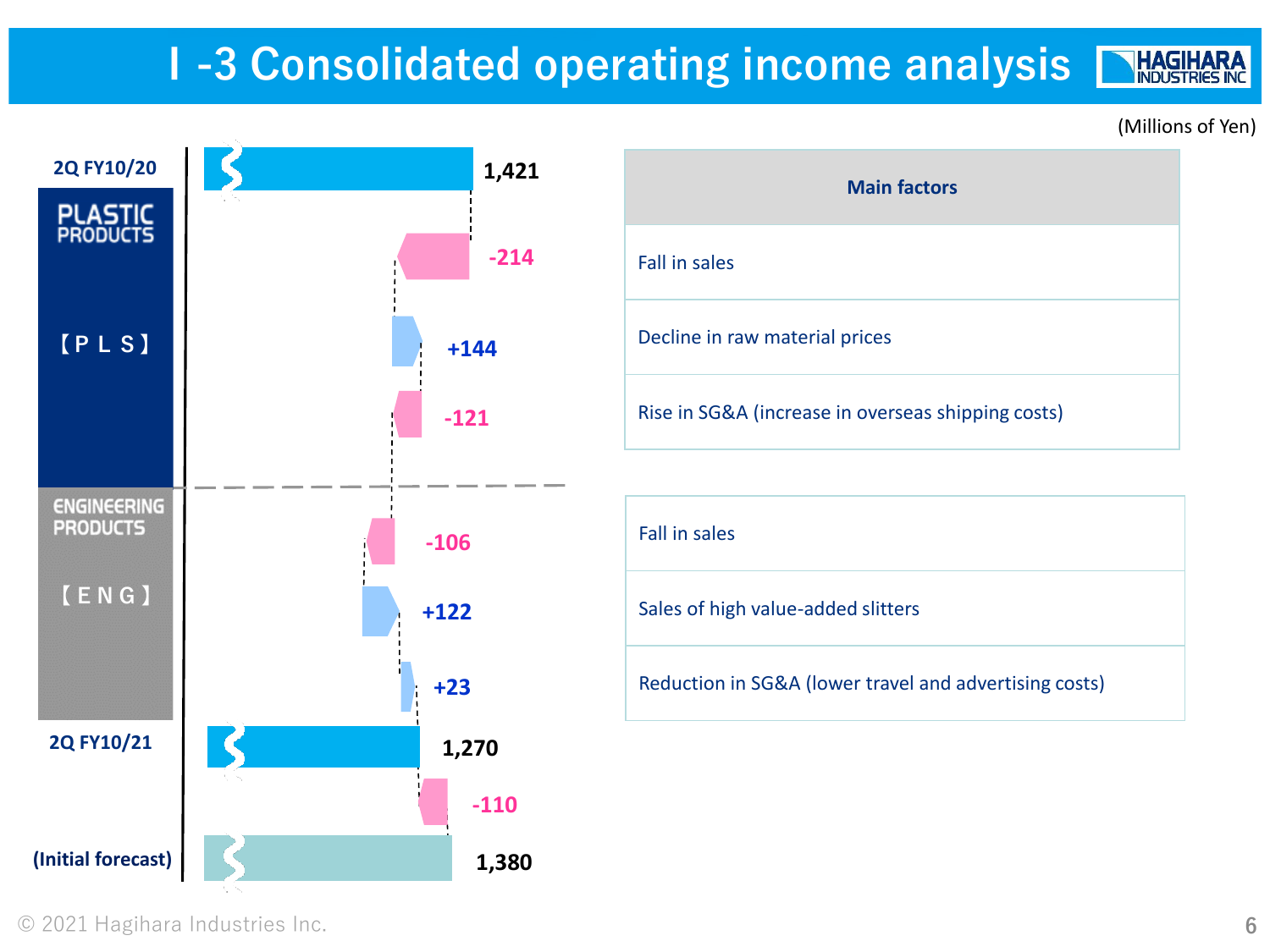

(Millions of Yen)

|                   |                                      | <b>Sales</b> |        | <b>Operating income</b><br><b>Net assets</b> |               |         | <b>Total assets</b> |         |               |                    |            |
|-------------------|--------------------------------------|--------------|--------|----------------------------------------------|---------------|---------|---------------------|---------|---------------|--------------------|------------|
|                   |                                      | 2Q           | 2Q     | 2Q<br>FY10/20 FY10/21 FY10/20                | 2Q<br>FY10/21 | FY10/20 | 2Q<br>FY10/21       | FY10/20 | 2Q<br>FY10/21 | <b>Established</b> | Headcount* |
| <b>Hagihara</b>   | <b>PLS segment</b>                   | 8,189        | 7,798  | 928                                          | 776           | ÷       |                     | -       |               |                    |            |
| <b>Industries</b> | <b>ENG segment</b>                   | 2,541        | 2,202  | 298                                          | 322           | —       |                     |         |               |                    |            |
|                   | <b>Parent</b>                        | 10,730       | 10,001 | 1,227                                        | 1,099         | 23,024  | 23,647              | 28,066  | 28,806        | <b>Nov 1962</b>    | 471        |
|                   | <b>Japan Fabweld</b>                 | 213          | 175    | 20                                           | $-11$         | 205     | 221                 | 322     | 334           | <b>Jul 1967</b>    | 33         |
|                   | P.T. Hagihara Westjava Industries    | 1,890        | 1,664  | 65                                           | 8             | 1,255   | 1,322               | 2,640   | 2,868         | <b>Mar 1995</b>    | 644        |
|                   | <b>Qingdao Hagihara Industries</b>   | 264          | 311    | $-0$                                         | 16            | 767     | 835                 | 804     | 872           | <b>Dec 2002</b>    | 79         |
|                   | <b>EPC Holdings</b>                  | 1,394        | 1,333  | 191                                          | 168           | 1,276   | 1,438               | 1,933   | 2,269         | <b>Sep 2007</b>    | 39         |
|                   | <b>Toyo Heisei Polymer</b>           | 2,115        | 2,034  | 62                                           | 58            | 2,125   | 2,167               | 5,098   | 5,099         | <b>Jul 1943</b>    | 167        |
|                   | <b>Hagihara Machinery (Shanghai)</b> | 338          | 226    | 10                                           | $-1$          | 239     | 249                 | 344     | 316           | <b>Jan 2005</b>    | 37         |
|                   | <b>Consolidated</b>                  | 14,150       | 13,107 | 1,421                                        | 1,270         | 23,525  | 24,483              | 32,800  | 33,902        |                    |            |

**\*Headcounts as of end-FY10/20 at Hagihara Industries, end-Sep 20 at other group companies.**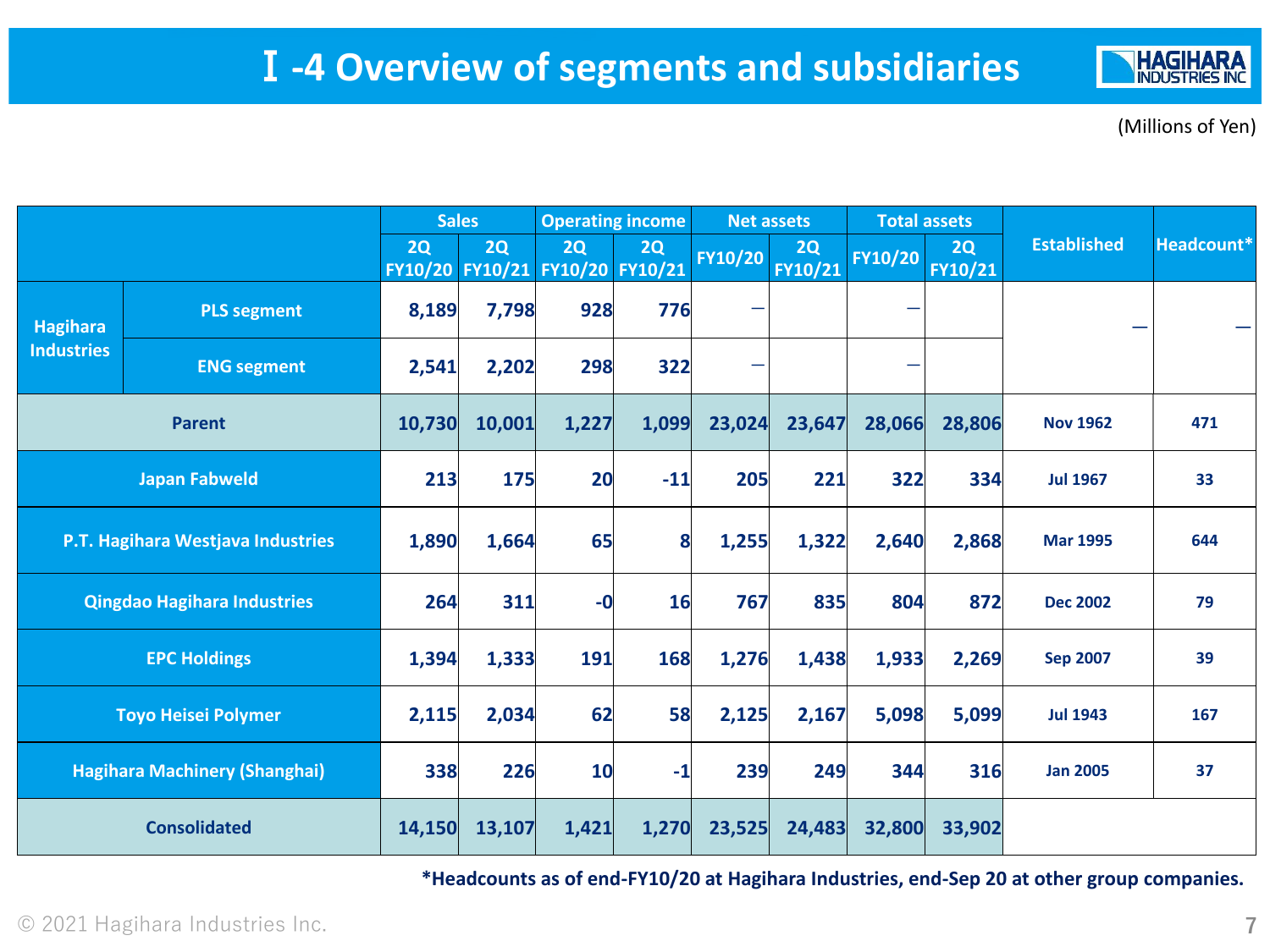## Ⅰ**-5 Consolidated balance sheet**

(Millions of Yen)

**HAGIHARA INDUSTRIES INC** 

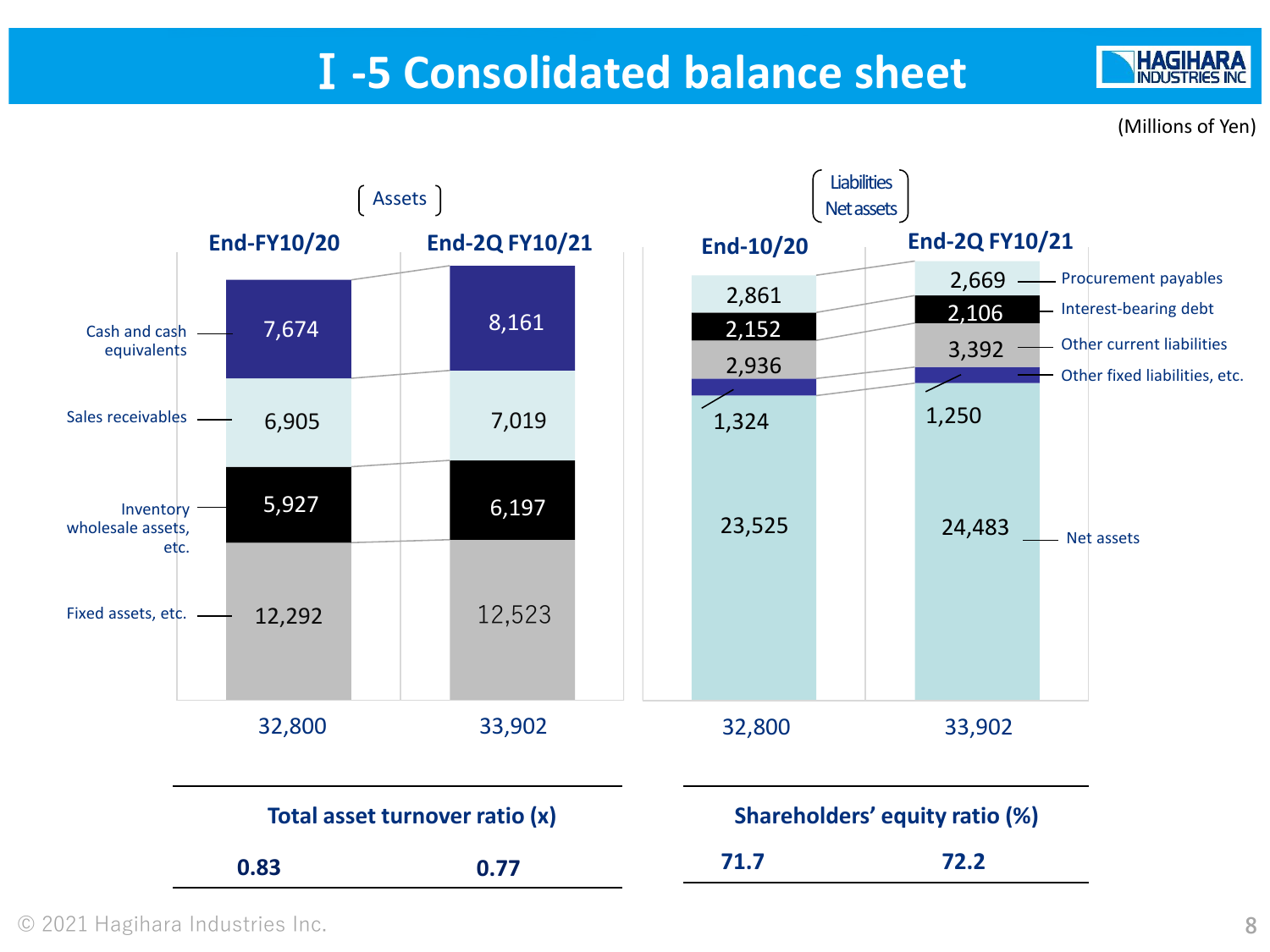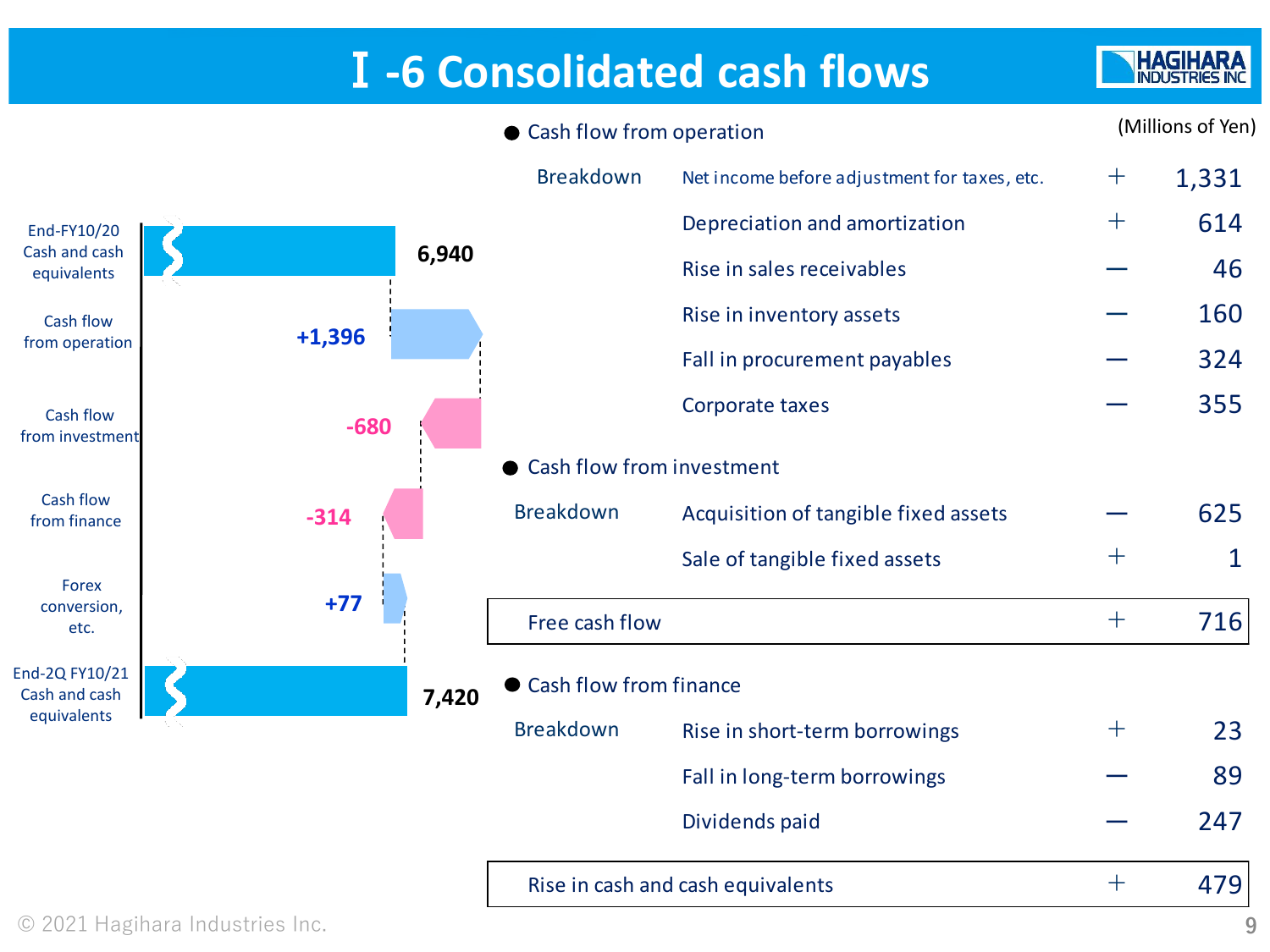#### Ⅰ**-7 Consolidated inventory wholesale assets and sales receivables turnover**



**HAGIHARA**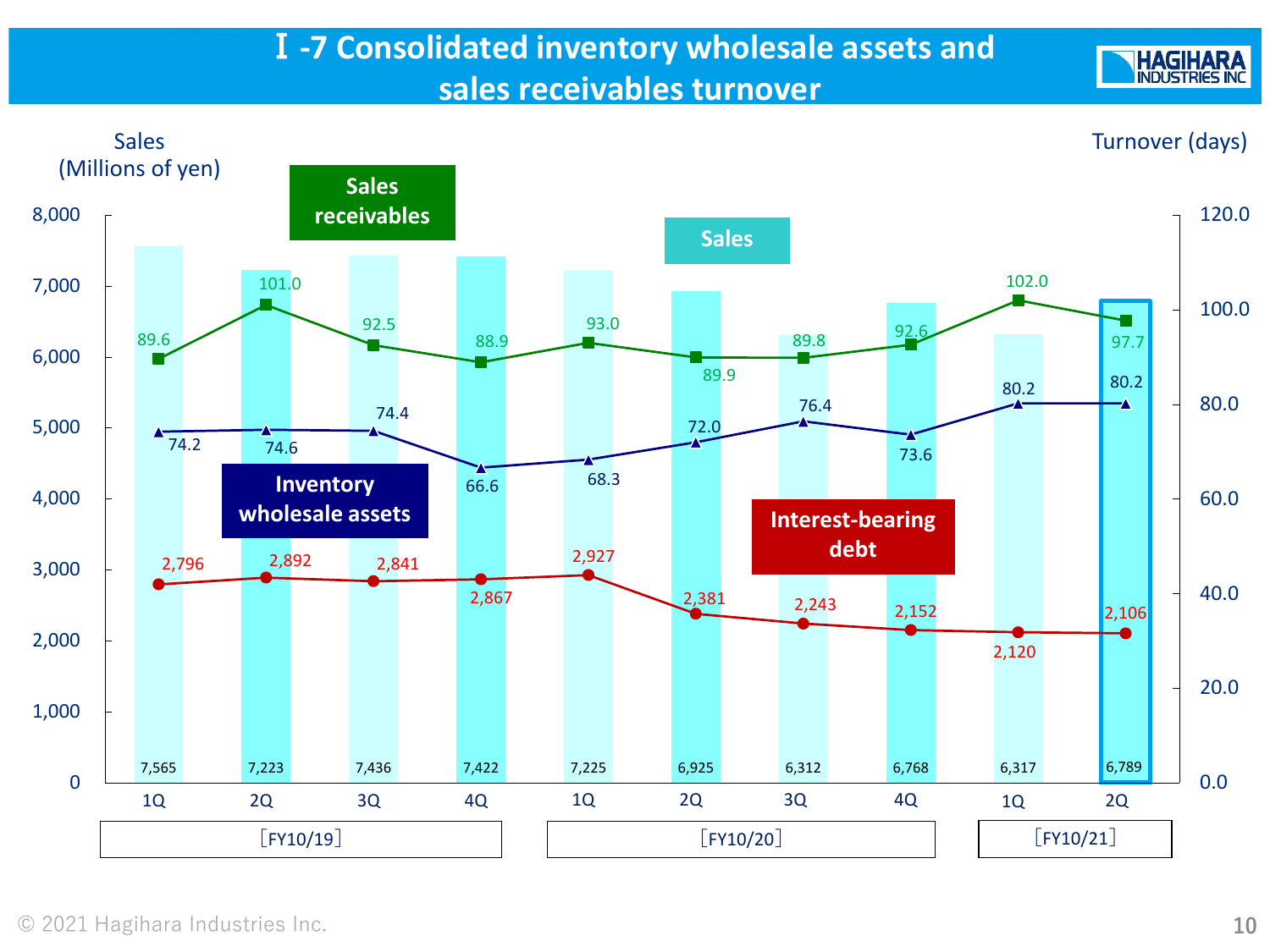# Ⅰ**-8 Consolidated results at a glance**

**HAGIHARA** 

|                                            |            |           |          |                                                               |            | (Millions of Yen) |
|--------------------------------------------|------------|-----------|----------|---------------------------------------------------------------|------------|-------------------|
|                                            | 2Q FY10/21 |           | YoY      |                                                               | 2Q FY10/21 | YoY               |
|                                            | Result     | Vs. sales | Change   |                                                               | Result     | Change            |
| <b>Sales</b>                               | 13,107     | 100.0%    | $-1,042$ | Return on assets (ROA)                                        | 5.5%       | $-1.5\%$          |
| <b>Gross</b><br>income                     | 4,104      | 31.3%     | $-53$    | Return on equity (ROE)                                        | $7.6\%$    | $-2.4\%$          |
| <b>Operating</b><br>income                 | 1,270      | 9.7%      | $-151$   | Total asset turnover ratio                                    | 0.77x      | $-0.09x$          |
| Ordinary<br>income                         | 1,331      | 10.2%     | $-324$   | Shareholders' equity ratio                                    | $72.2\%$   | $1.4\%$           |
| Net income<br>attributable to<br>owners of | 916        | 7.0%      | $-223$   | Free cash flow                                                | 716        | $-1,074$          |
| parent                                     |            |           |          | Net income per share                                          | ¥63.33     | 415.43            |
| Shareholders'<br>equity                    | 24,481     |           | 1,304    | Net assets per share                                          | ¥1,691.83  | ¥90.16            |
| <b>Total assets</b>                        | 33,902     |           | 1,172    | <b>R&amp;D</b> expenses                                       | 327        | 58                |
| Capital<br>investment                      | 625        | –         | 90<br>32 | <b>EBITDA</b>                                                 |            |                   |
| Depreciation<br>and<br>amortization        | 614        |           |          | (Operating income before<br>depreciation and<br>amortization) | 1,884      | $-119$            |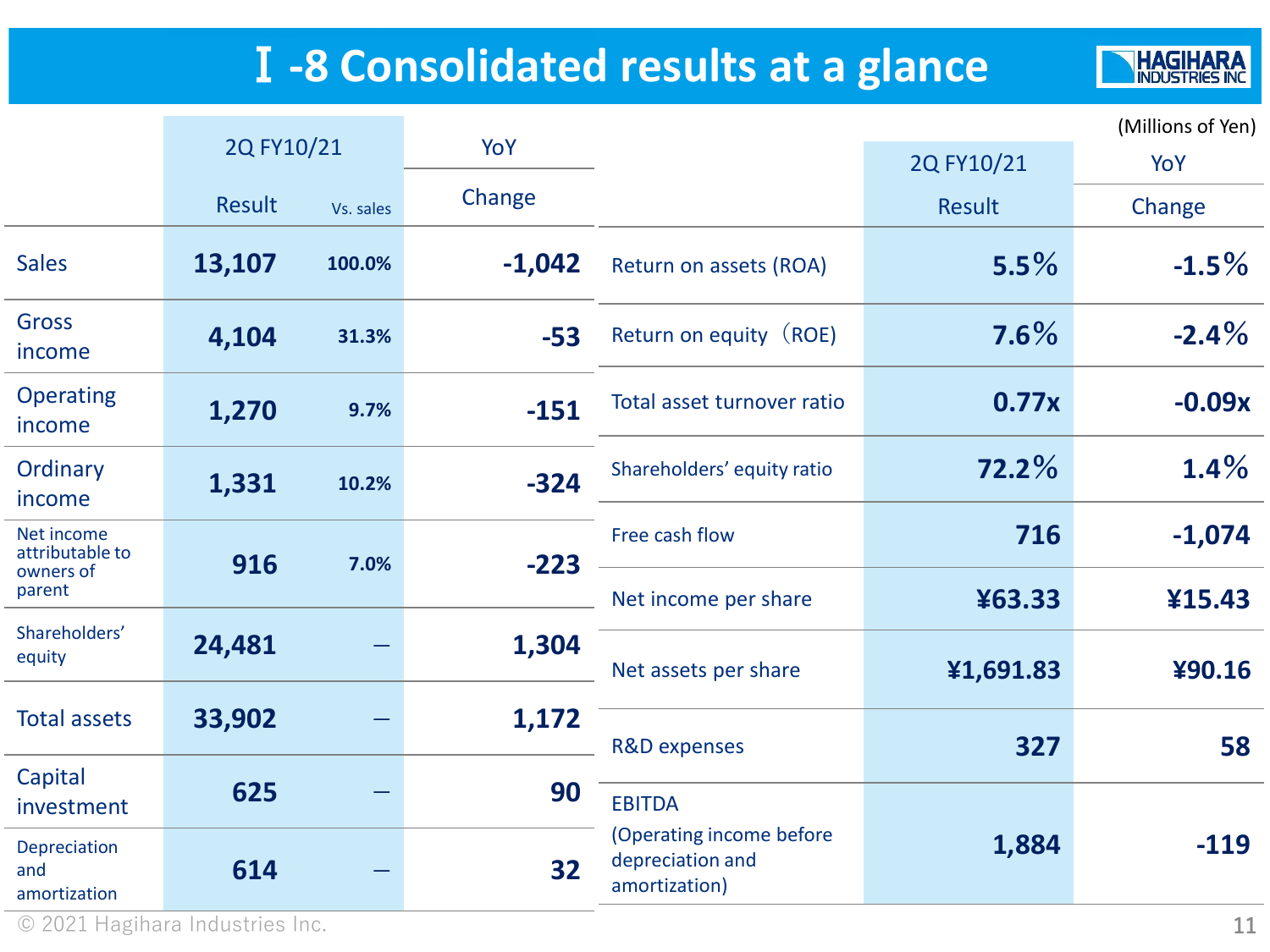

(Millions of Yen)

|              |                                                   | FY10/20             |                    |                     |                  | FY10/21          |                  |
|--------------|---------------------------------------------------|---------------------|--------------------|---------------------|------------------|------------------|------------------|
|              |                                                   | 2Q                  | 4Q                 | <b>Full year</b>    | 2Q<br>(result)   | 4Q<br>(forecast) | <b>Full year</b> |
|              | <b>Sales</b>                                      | 14,150              | 13,080             | 27,231              | 13,107           | 14,893           | 28,000           |
|              | <b>Operating income</b>                           | 1,421<br>$(10.0\%)$ | 1,093<br>(8.4%)    | 2,515<br>(9.2%)     | 1,270<br>(9.7%)  | 1,370<br>(9.2%)  | 2,640<br>(9.4% ) |
| Consolidated | Ordinary income                                   | 1,656<br>(11.7%)    | 1,183<br>$(9.1\%)$ | 2,840<br>$(10.4\%)$ | 1,331<br>(10.2%) | 1,409<br>(9.5%)  | 2,740<br>(9.8%)  |
|              | Net income<br>attributable to<br>owners of parent | 1,139<br>(8.1%)     | 752<br>(5.8%)      | 1,891<br>(6.9%)     | 916<br>(7.0%)    | 934<br>(6.3%)    | 1,850<br>(6.6%)  |

Figures in parentheses denote income margins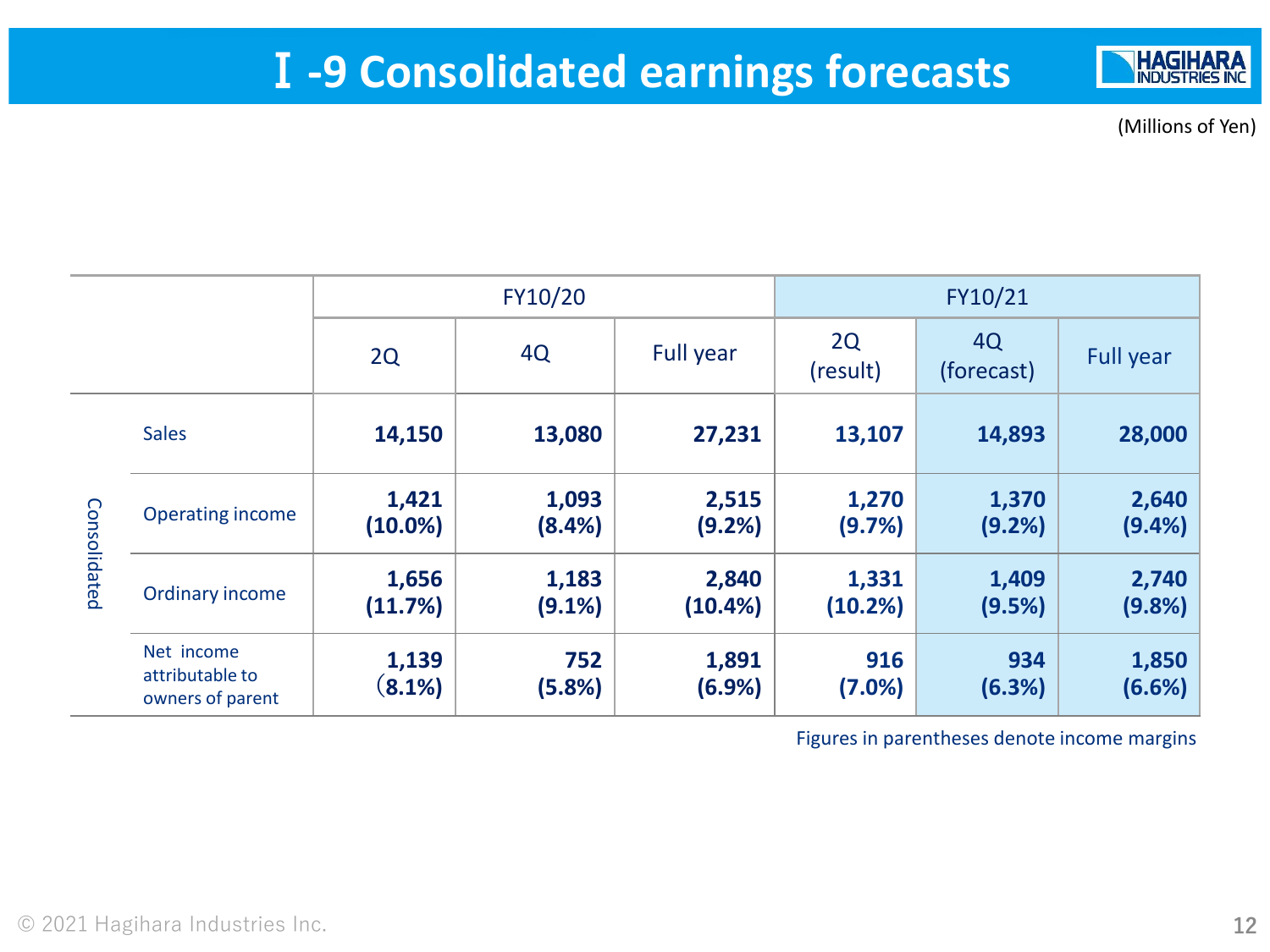(Millions of Yen)

|                                                      | FY10/19          | FY10/20          | FY10/21     |                                |
|------------------------------------------------------|------------------|------------------|-------------|--------------------------------|
|                                                      | <b>Full year</b> | <b>Full year</b> | 2Q (result) | <b>Full year</b><br>(forecast) |
| Climate change adaptations                           | 4,199            | 3,867            | 2,028       | 4,056                          |
| Work-style reform                                    | 4,287            | 4,329            | 2,101       | 4,274                          |
| <b>Recycling-oriented society</b>                    | 1,183            | 944              | 452         | 756                            |
| Solutions for industry and<br>technology innovations | 4,506            | 3,883            | 1,765       | 4,736                          |
| <b>Total</b>                                         | 14,176           | 13,025           | 6,347       | 13,824                         |
| Weighting                                            | 47.8%            | 47.8%            | 48.4%       | $49.4\%$                       |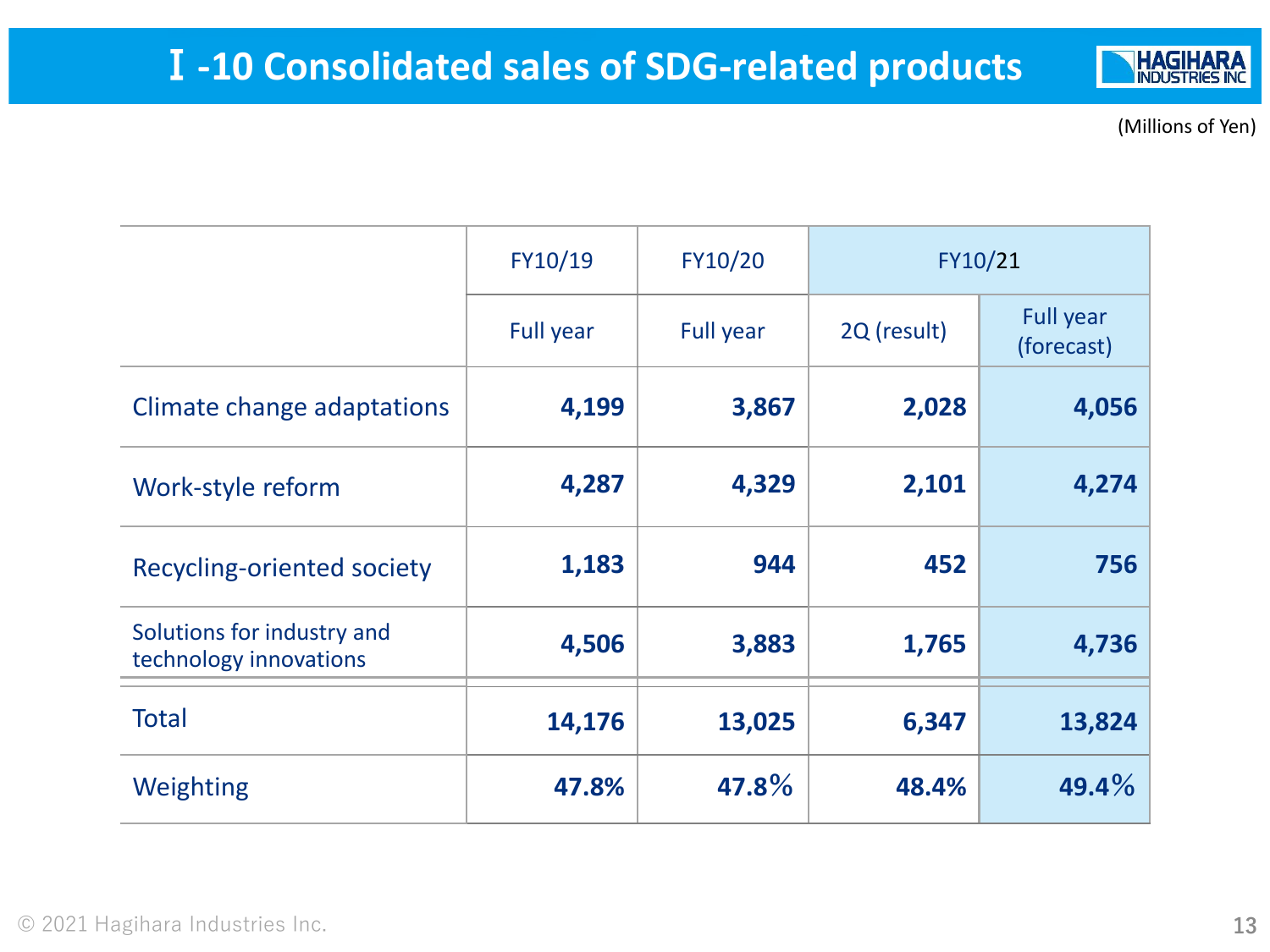# Ⅰ**-11 SDG-related products ①**

(Millions of Yen)

**HAGIHARA INDUSTRIE** 



# **Contributions to climate change adaptations**







**(using Hagihara's cloths)**



◆ **Laysys (see P18) (Insect repellant sheet using Laysys)**

|                                            | FY10/19                  | FY10/20          |             | FY10/21              |
|--------------------------------------------|--------------------------|------------------|-------------|----------------------|
|                                            | Full year                | Full year        | 2Q (result) | Full year (forecast) |
| Domestically produced sheets               | 2,340                    | 1,986            | 991         | 2,176                |
| Adhesive tape cloths                       | 1,859                    | 1,881            | 998         | 1,820                |
| Laysys                                     | <b>Contract Contract</b> | $\boldsymbol{0}$ | 39          | 59                   |
| Climate change adaptations<br><b>Total</b> | 4,199                    | 3,867            | 2,028       | 4,056                |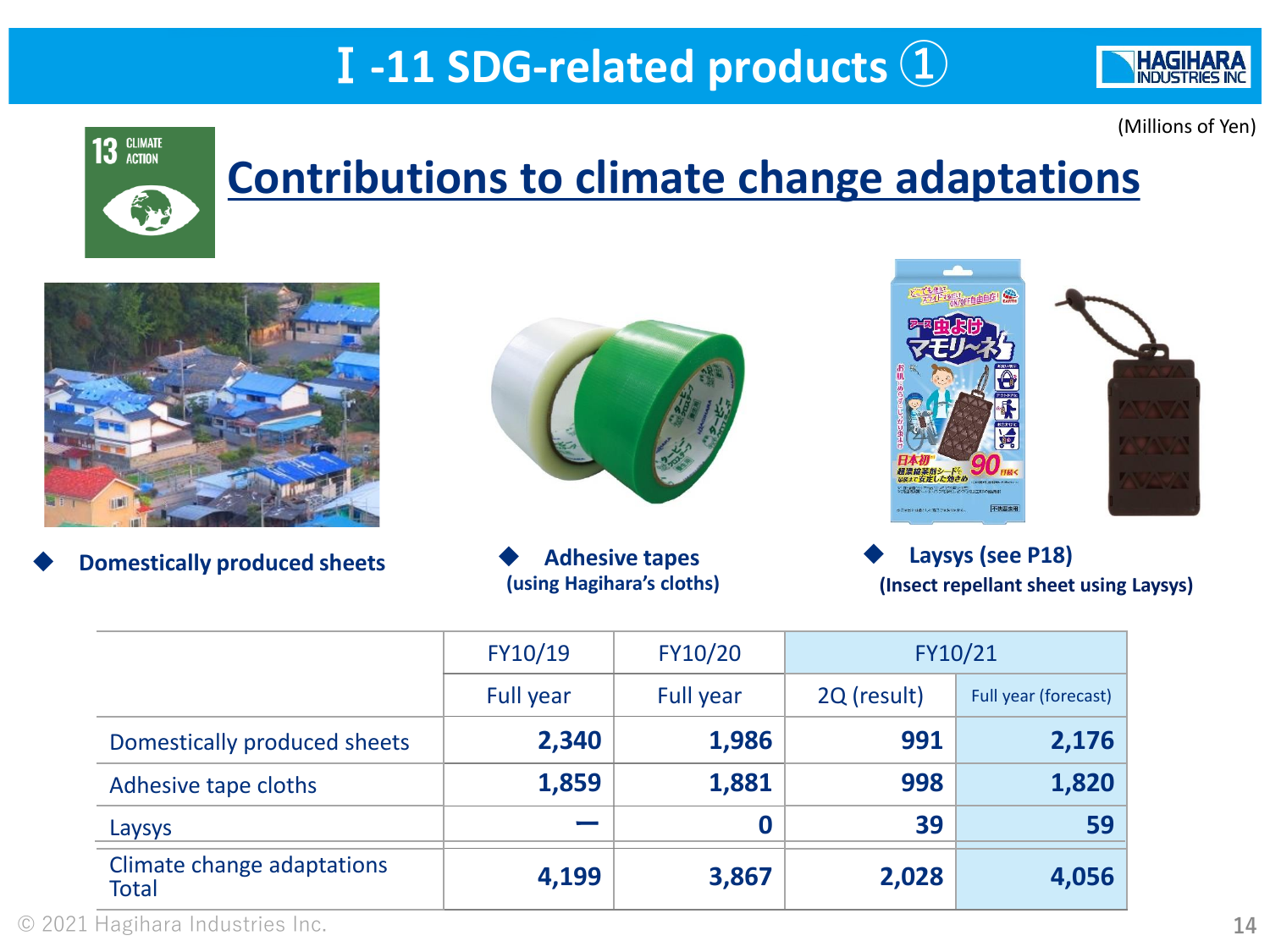# Ⅰ**-11 SDG-related products ②**



(Millions of Yen)



# **Contributions to work-style reform**



**Super-lightweight flame retardant fabrics**



◆ **BarChip (synthetic fiber concrete reinforcement system)**

|                                           | FY10/19          | FY10/20   |             | FY10/21              |
|-------------------------------------------|------------------|-----------|-------------|----------------------|
|                                           | <b>Full year</b> | Full year | 2Q (result) | Full year (forecast) |
| Flame retardant sheets and<br>mesh sheets | 976              | 899       | 433         | 925                  |
| <b>BarChip</b>                            | 3,311            | 3,429     | 1,667       | 3,349                |
| Work-style reform Total                   | 4,287            | 4,329     | 2,101       | 4,274                |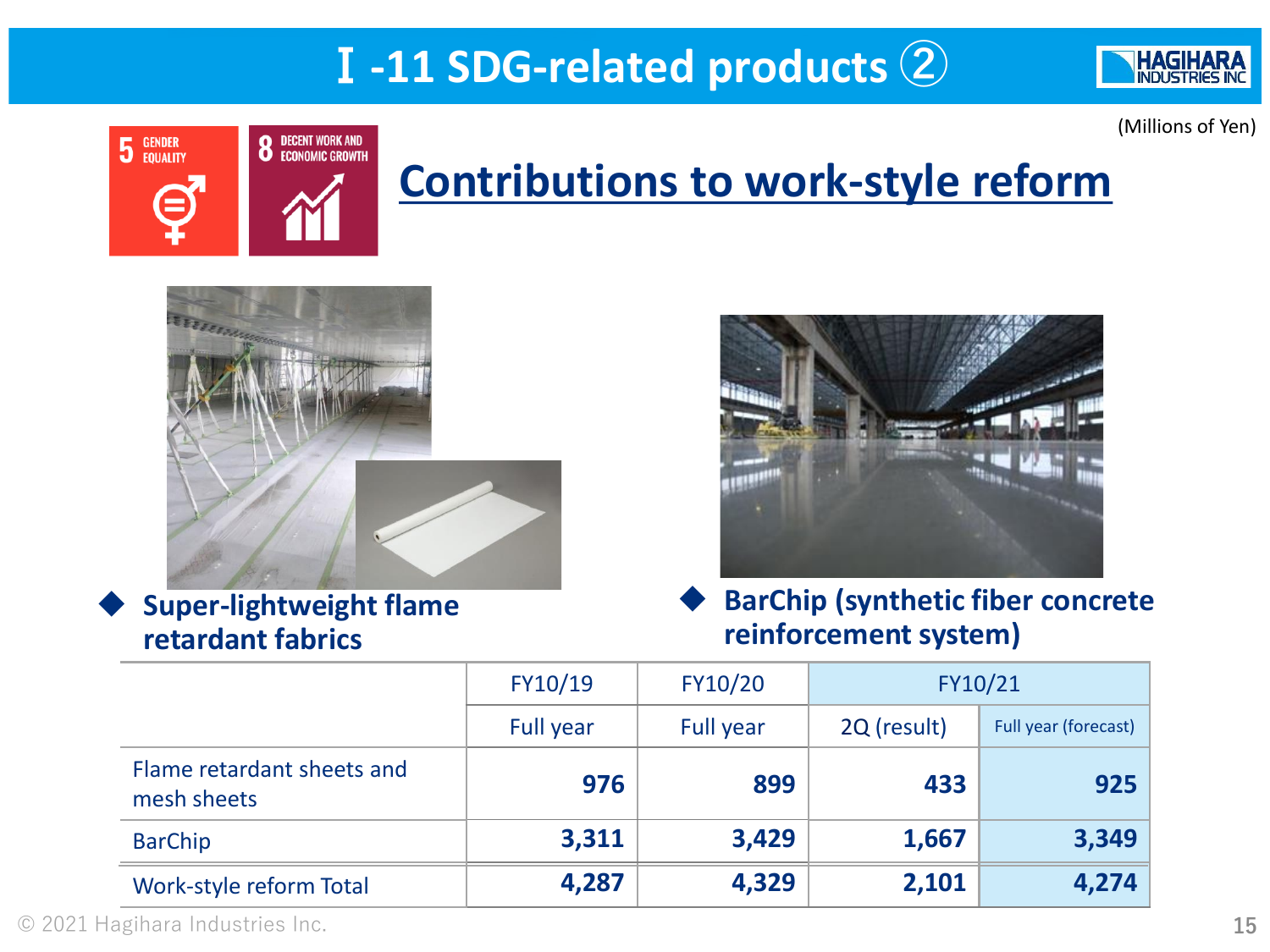# Ⅰ**-11 SDG-related products ③**



(Millions of Yen)



# **Contributions to a recycling-oriented society**





recognized to be of help to environmental conservation, and is a registered trademark of Japan Environment Association

#### **Blue Sheet branded by eco-mark (uses 50% recycled materials)**



**Equipment for producing pellets from recycled plastics**

|                                         | FY10/19          | FY10/20   | FY10/21     |                      |
|-----------------------------------------|------------------|-----------|-------------|----------------------|
|                                         | <b>Full year</b> | Full year | 2Q (result) | Full year (forecast) |
| Blue Sheet branded by eco-mark          | 80               | 76        | 25          |                      |
| Screen changers                         | 902              | 622       | 352         | 464                  |
| <b>Recycling machines</b>               | 200              | 245       | 74          | 220                  |
| <b>Recycling-oriented society Total</b> | 1,183            | 944       | 452         | 756                  |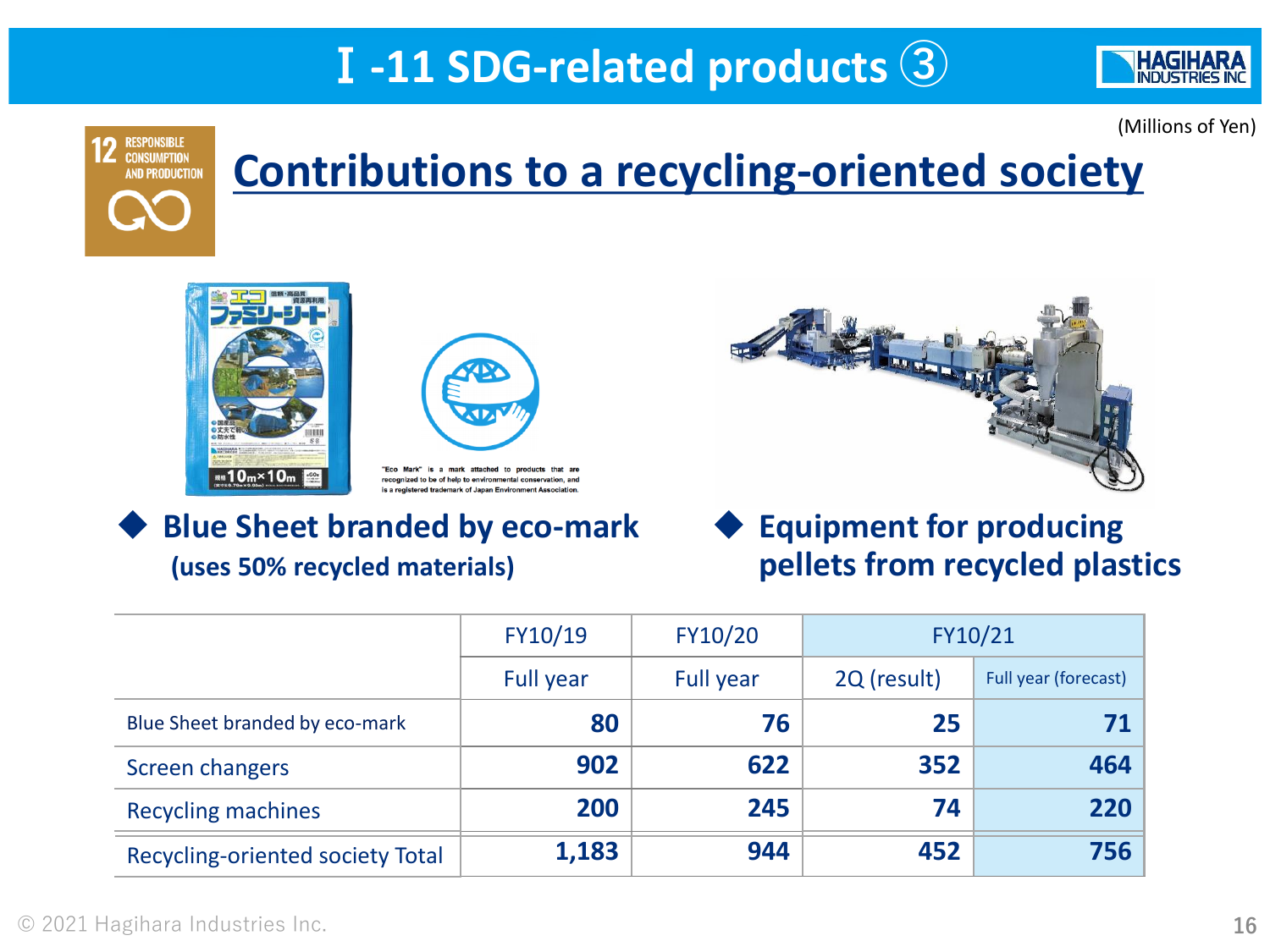# Ⅰ**-11 SDG-related products ④**



(Millions of Yen)

**9 INDUSTRY, INNOVATION<br>AND INFRASTRUCTURE** 

# **Contributions to solutions for industry and technology innovations**



#### **Slitter for drinking water vessels (The Republic of Guinea)**

|                                                            | FY10/19   | FY10/20          |             | FY10/21              |
|------------------------------------------------------------|-----------|------------------|-------------|----------------------|
|                                                            | Full year | <b>Full year</b> | 2Q (result) | Full year (forecast) |
| <b>Film slitters</b>                                       | 3,771     | 2,964            | 1,144       | 3,328                |
| <b>Paper slitters</b>                                      | 735       | 918              | 620         | 1,408                |
| Solutions for industry and<br>technology innovations Total | 4,506     | 3,883            | 1,765       | 4,736                |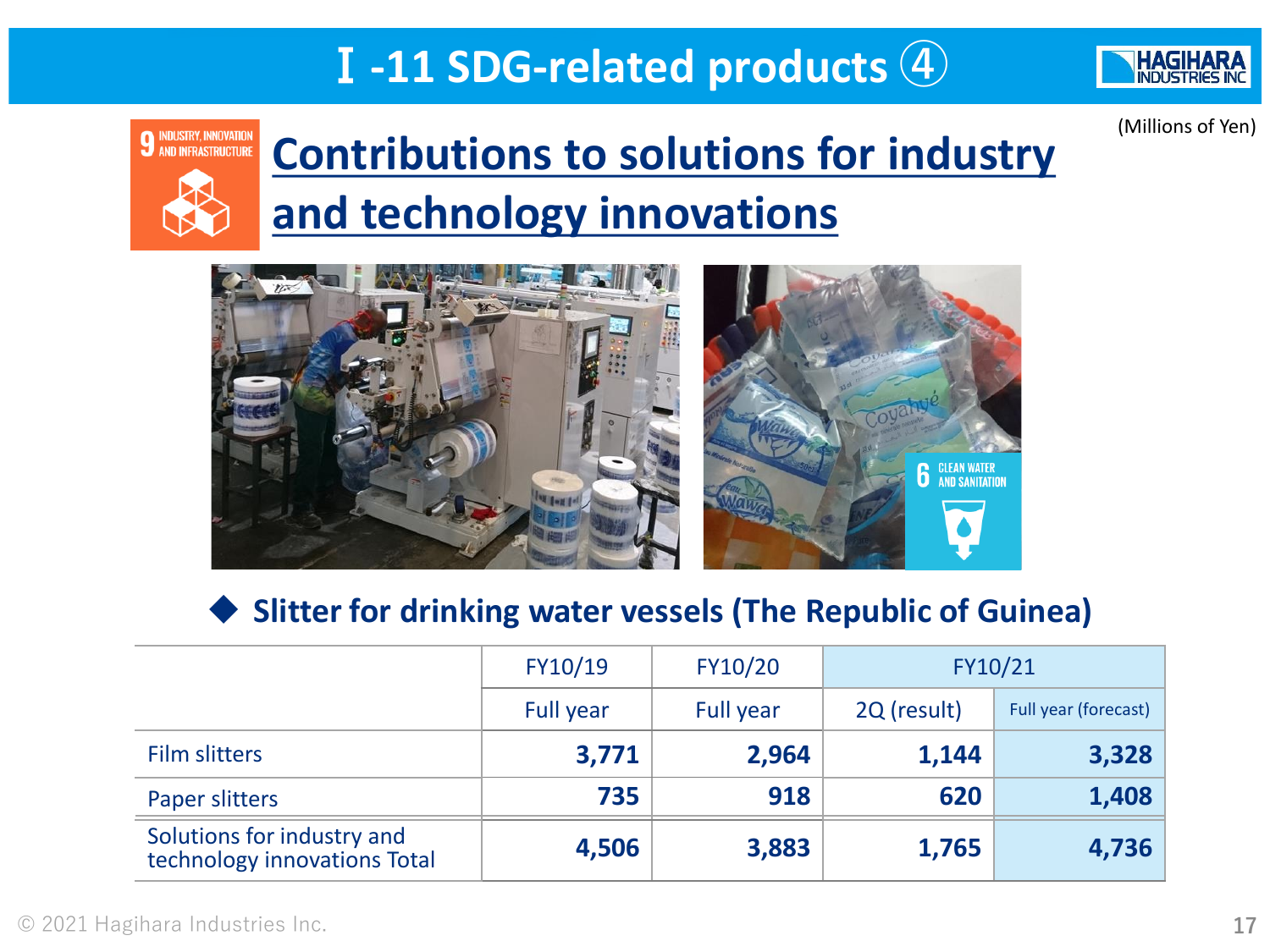# Ⅰ**-12 Topics**





# **Contributions to climate change adaptations**

**Our Laysys technology, a method of impregnating film with pharmaceuticals and controlling their release, is used in the following product application.**



**Disinfectant hung on the inside of septic tanks manholes. The disinfecting action lasts 3-4 months, longer than traditional products, and the technology reduces the work required for replacement.**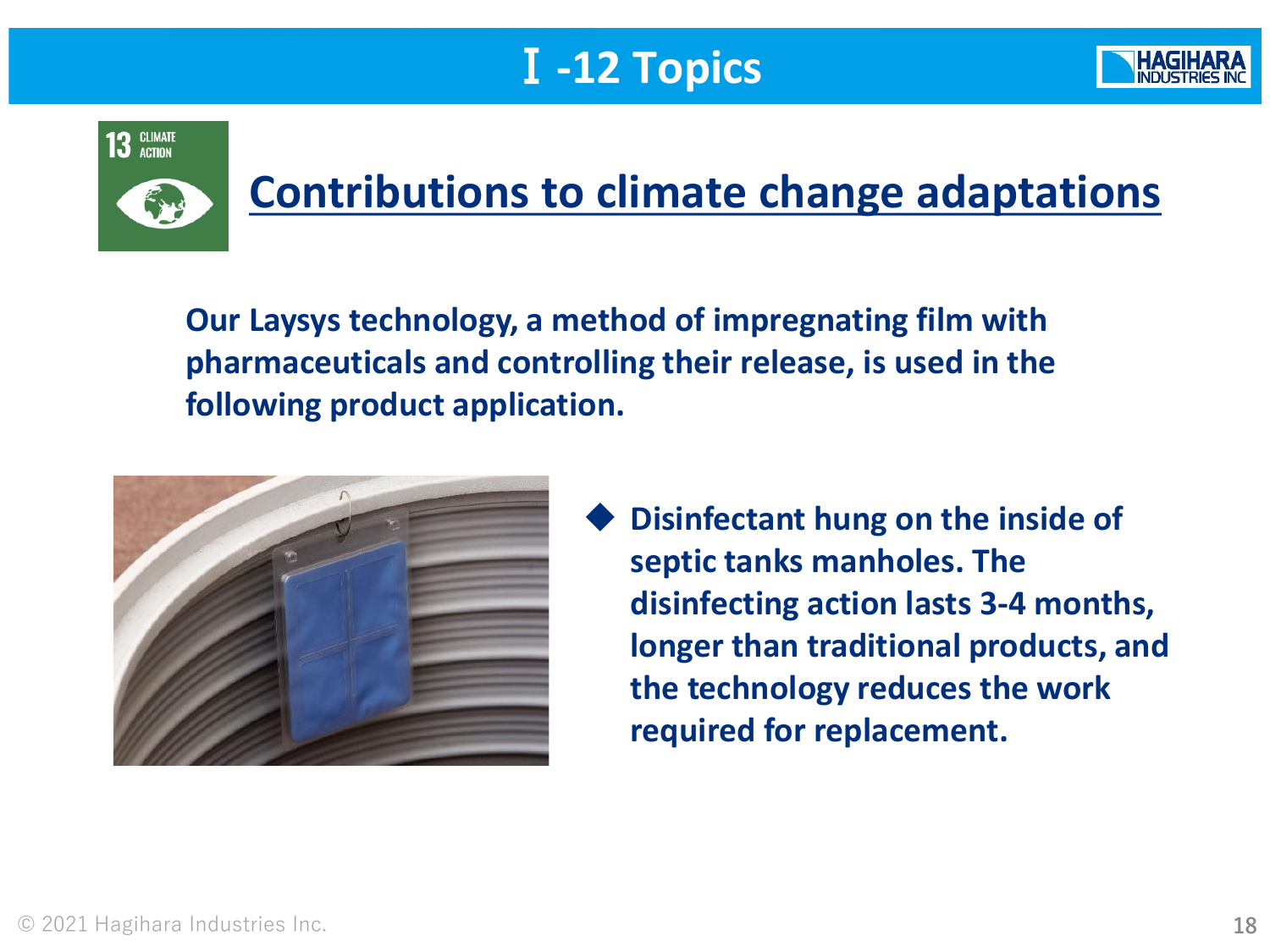### Ⅱ**-1 Prices of naphtha and polyethylene**



**HAGII**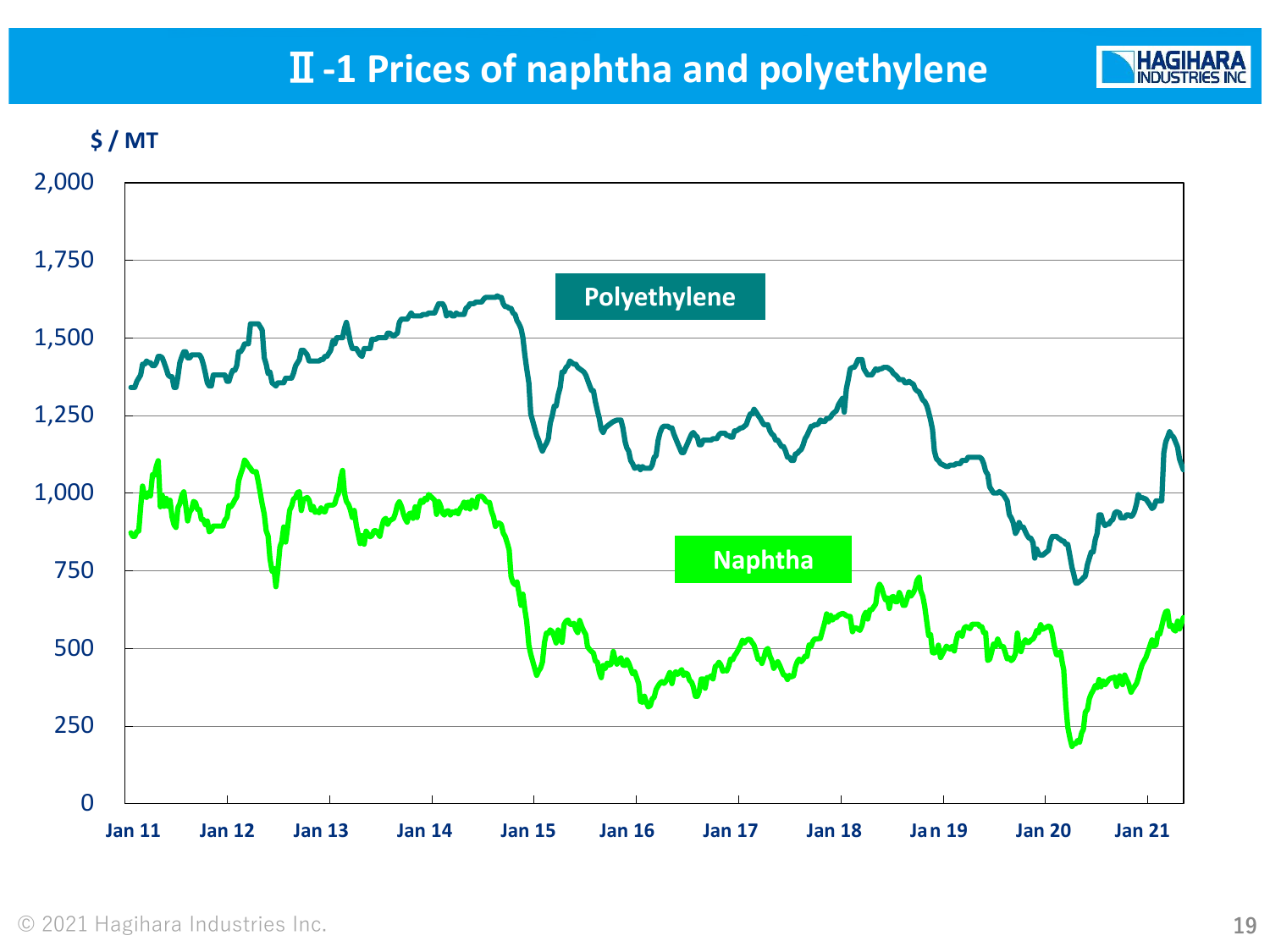## Ⅱ**-2 Main share price indicators**

![](_page_19_Picture_1.jpeg)

|                                              | End-Apr 2021 |
|----------------------------------------------|--------------|
| Share price                                  | ¥1,418       |
| Dividend per share (end-FY10/21 forecast)    | 436          |
| Dividend payout ratio (end-FY10/21 forecast) | $28.4\%$     |
| B P S (Net assets per share)                 | ¥1,691.83    |
| $E P S$ (Net income per share)               | ¥63.33       |
| P B R (Price-book value ratio)               | 0.84x        |
| $P E R$ (Price-earnings ratio)               | 11.20x       |
| Number of shareholders                       | 10,683       |